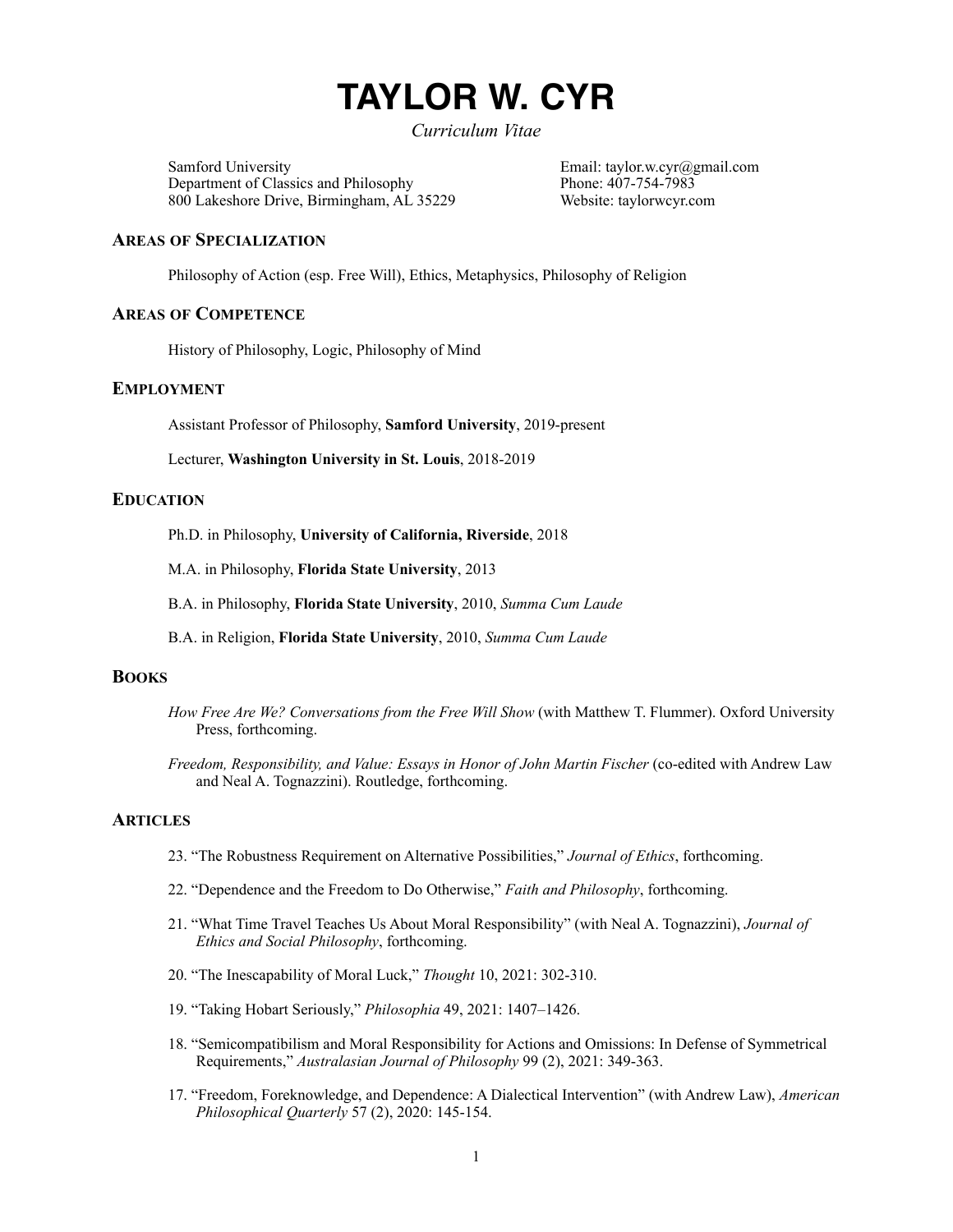- 16. "Timelessness and Freedom," *Synthese* 197, 2020: 4439-4453.
- 15. "Atemporalism and Dependence," *International Journal for Philosophy of Religion* 87, 2020: 149-164.
- 14. "Manipulation and Constitutive Luck," *Philosophical Studies*, 177 (8), 2020: 2381-2394.
- 13. "Manipulation Arguments and Libertarian Accounts of Free Will," *Journal of the American Philosophical Association* 6 (1), 2020: 57-73.
- 12. "Why Compatibilists Must Be Internalists," *Journal of Ethics* 23 (4), 2019: 473-484.
- 11. "Moral Responsibility, Luck, and Compatibilism," *Erkenntnis* 84 (1), 2019: 193-214.
- 10. "Moral Responsibility without General Ability" (with Philip Swenson), *Philosophical Quarterly* 69 (1), 2019: 22-40.
- 9. "Carving a Life from Legacy: Free Will and Manipulation in Greg Egan's 'Reasons to Be Cheerful'," *Journal of Science Fiction and Philosophy* 1, 2018: 1-15.
- 8. "Free Will, Grace, and Anti-Pelagianism" (with Matthew T. Flummer), *International Journal for Philosophy of Religion* 83 (2), 2018: 183-199.
- 7. "Is Semicompatibilism Unstable?" *Disputatio* 9 (45), 2017: 245-264.
- 6. "Semicompatibilism: No Ability to Do Otherwise Required," *Philosophical Explorations* 20 (3), 2017: 308-321.
- 5. "Moral Responsibility for Actions and Omissions: A New Challenge to the Asymmetry Thesis," *Philosophical Studies* 174 (12), 2017: 3153-3161.
- 4. "Death's Badness and Time-Relativity: A Reply to Purves," *Journal of Ethics* 20 (4), 2016: 435-444.
- 3."A Puzzle About Death's Badness: Can Death Be Bad for the Paradise-Bound?" *International Journal for Philosophy of Religion* 80 (2), 2016: 145-162*.*
- 2. "The Parallel Manipulation Argument," *Ethics* 126 (4), 2016: 1075-1089.
- 1. "Rationally Not Caring About Torture: A Reply to Johansson," *Journal of Ethics* 18 (4), 2014: 331-339.

# **BOOK CHAPTERS**

- 5. "Free Will and (In)determinism in 'Hang the DJ'," in Amber Bowen and John Donne (eds.), *Black Mirror and Theology*. Fortress Press, forthcoming.
- 4. "Natural Compatibilists Should Be Theological Compatibilists," in Leigh Vicens and Peter Furlong (eds.), *New Essays on Theological Determinism*. Cambridge University Press, forthcoming.
- 3. "Election and Human Agency" (with Leigh Vicens), in Edwin Chr. Van Driel (ed.), *T&T Clark Companion to Election*. T&T Clark, forthcoming.
- 2. "Prenatal and Posthumous Nonexistence: Lucretius on the Harmlessness of Death," in Erin Dolgoy, Kimberly Hurd Hale, and Bruce Peabody (eds.), *Political Theory on Death and Dying*. Routledge,  $2021:$ .
- 1. "How Does Death Harm the Deceased?" In John K. Davis (ed.), *Ethics at the End of Life: New Issues and Arguments*. Routledge, 2017: 29-46.

# **BOOK REVIEWS**

2. Review of *Manipulated Agents: A Window to Moral Responsibility*, by Alfred R. Mele, *Philosophical Quarterly* 70, 2019: 207-209.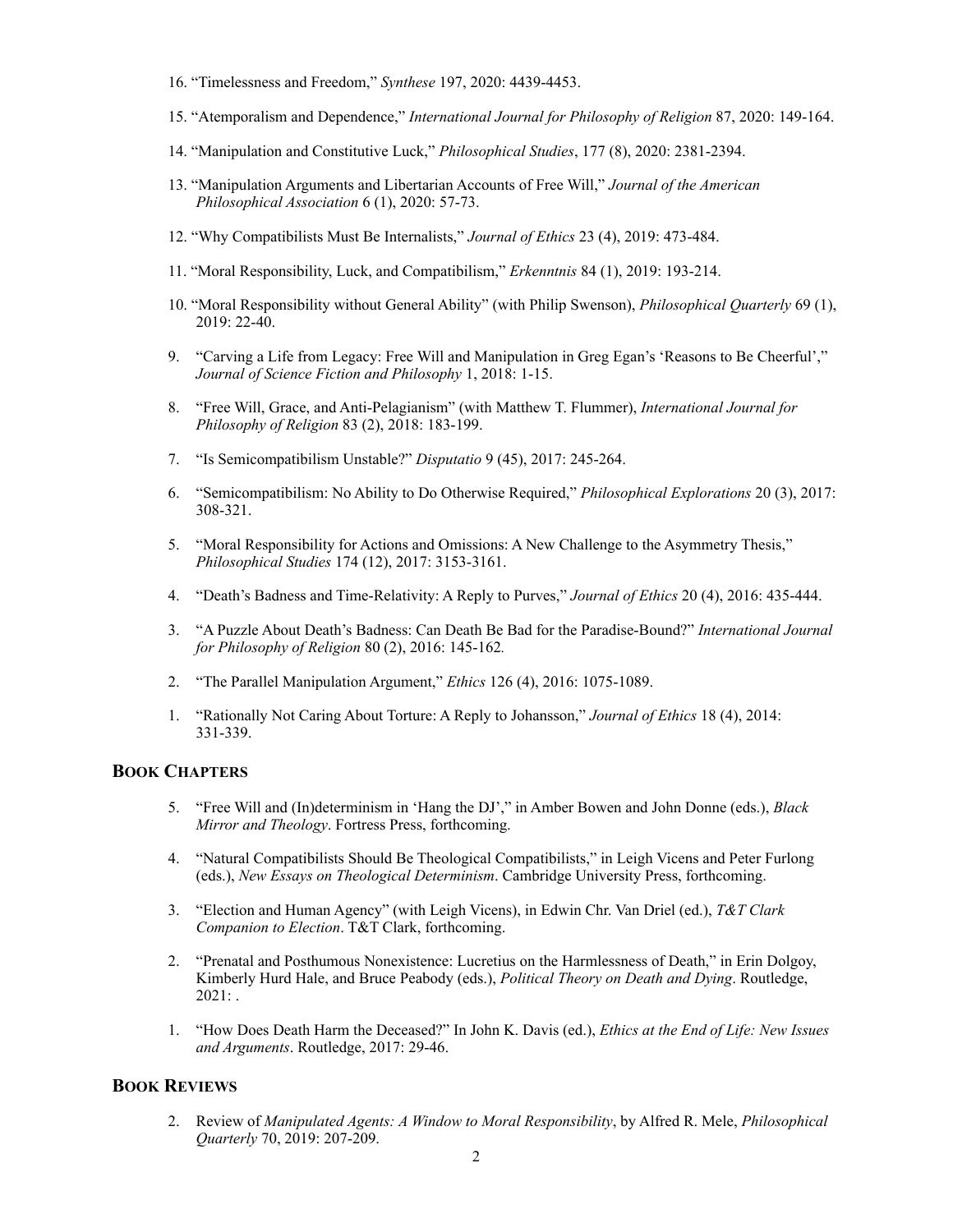1. Review of *Causation and Free Will*, by Carolina Sartorio, *Journal of Moral Philosophy* 15, 2018: 475-478.

# **PRESENTATIONS**

"The Robustness Requirement on Alternative Possibilities"

• Evangelical Philosophical Society Annual Meeting, Nov. 2022

"No Easy Compatibilism" (with Parker Gilley)

- Compatibilist Libertarianism: Advantages and Challenges Workshop, Oct. 2021
- Volitions, Intentions and Mental Causation: Theoretical and Experimental Approach Workshop, Nov. 2020

"What Is Antiracism?" (with Julianne Sandberg)

• What's the Buzz?, Office of Diversity and Intercultural Initiatives, Samford University, Oct. 2021

"Dependence and the Freedom to Do Otherwise"

- Baptist Association of Philosophy Teachers Biennial Conference, Apr. 2021
- Howard College of Arts and Sciences Faculty Research Roundtable, Samford University, Feb. 2021
- Fischer Legacy Agency Workshop, Oct. 2019

"'The Present Calamity in a True Perspective': C. S. Lewis on Learning in the Time of the Pandemic"

• The Association for Core Texts and Courses Annual Conference, Apr. 2021

"The Inescapability of Moral Luck"

- Uppsala University Higher Seminar in Practical Philosophy, Mar. 2021
- Blog Post at PEASoup.us, Oct. 2019
- Alabama Philosophical Society, Sep. 2019

"Dealing with Racism in the Western Intellectual Tradition"

• Samford University Mini-Conference on Teaching and Learning, Aug. 2020

"The Fine-Tuning Argument for God's Existence"

• Samford University Science and Religion Panel on Fine-Tuning, Oct. 2019

"Moral Responsibility without General Ability" (with Philip Swenson)

• American Philosophical Association, Eastern Division, Jan. 2019

"Time Travel and Determinism" (with Andrew Law and Jonah Nagashima)

• Northwest Student Philosophy Conference, May 2018

"Manipulation and Constitutive Luck"

- Rocky Mountain Ethics Congress (Poster Sessions), Aug. 2017
- **•** American Philosophical Association, Pacific Division, Apr. 2017

"Freedom, Foreknowledge and Dependence: A Dialectical Intervention" (with Andrew Law)

**•** Society of Christian Philosophers, Pacific Regional Meeting, Apr. 2017

"Is Semicompatibilism Unstable?"

**•** II Blasco Disputatio: Does Free Will Require Alternative Possibilities?, University of Valencia, Sep. 2016

"Semicompatibilism: No Ability to Do Otherwise Required"

- **•** Free Will and Consciousness Summer School, Moscow Center for Consciousness Studies, Riga, Latvia, July 2016
- **•** American Philosophical Association, Pacific Division, Mar. 2016
- "Taking Hobart Seriously"
	- SoCal Philosophy Conference, Oct. 2015
	- Free Will, Moral Responsibility, and Agency Conference, Florida State University, Sep. 2015
	- Rocky Mountain Ethics Congress (Poster Sessions), Aug. 2015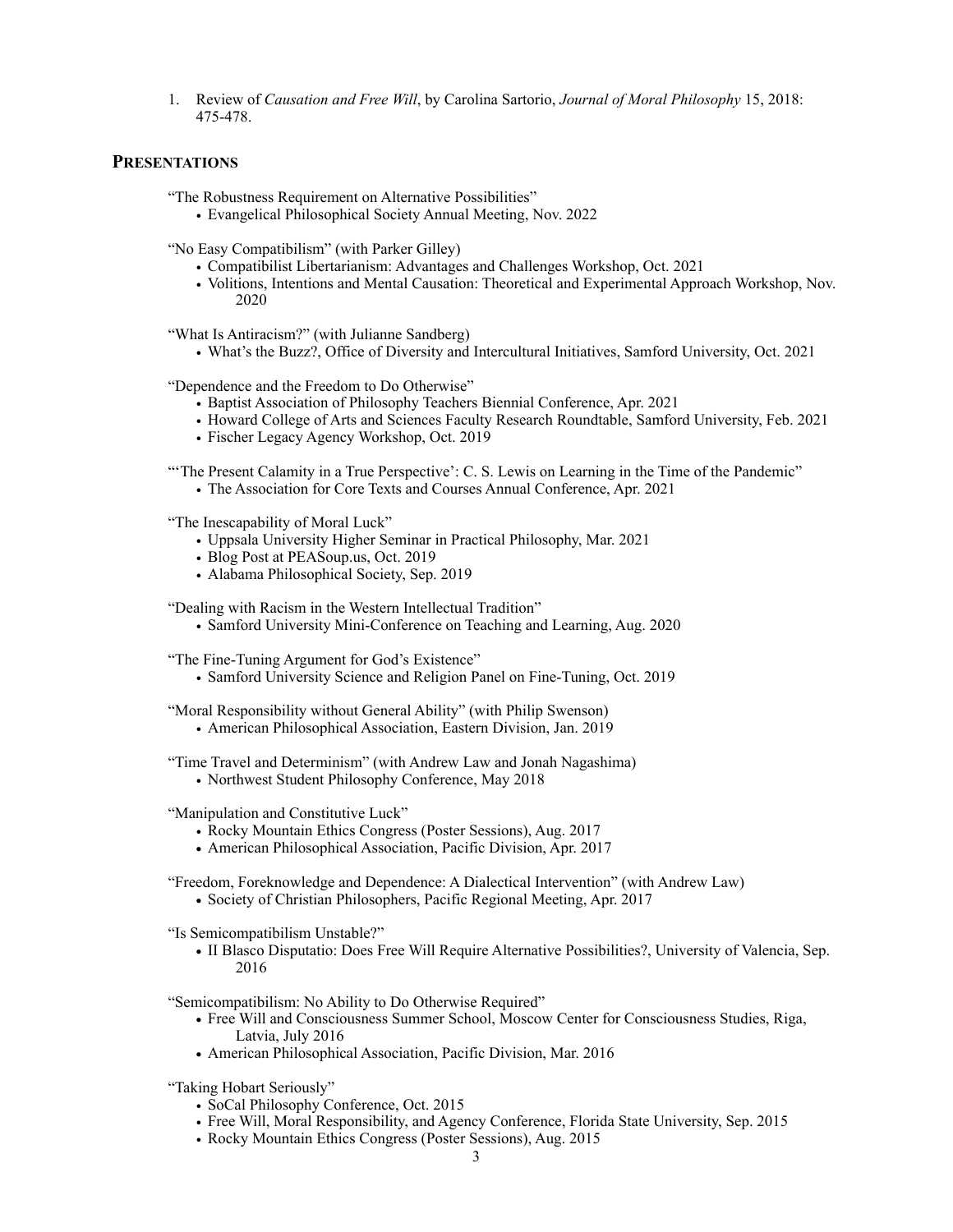"Death's Badness and Time-Relativity: A Reply to Purves"

- The Immorality Project's Younger Scholars Workshop, May 2015
- "Rationally Not Caring About Torture: A Reply to Johansson" • International Association for the Philosophy of Death and Dying, Nov. 2014

"Moral Responsibility, Luck, and Compatibilism"

- American Philosophical Association, Pacific Division, Mar. 2013
- Florida Philosophical Association, Nov. 2012
- Alabama Philosophical Society, Oct. 2012

# **COMMENTARIES**

"Reply to Philip Woodward's 'Custodians of Value: A Theory of Human Personhood'"

• Alone in the Cosmos? Theological Anthropology for a Scientific Age, Samford University, Jan. 2022

- "Reply to Robert Hartman's 'If Vicious Character Constitutes Hell's Punishment and Explains Its Fixity, then Probably All Will Be Saved'"
	- Society of Christian Philosophers, Mountain-Pacific Conference, May 2021
- "Reply to Ryan Cummings and Adina Roskies's 'Frankfurt, Free Will, and the Problem of Self-Control'" • American Philosophical Association, Pacific Division, Mar. 2018
- "Reply to Duncan Purves's 'Desire Satisfaction, Death, and Time'"
	- Rocky Mountain Ethics Congress, Aug. 2017

"Reply to Phil Robichaud and Jan Willem Wieland's 'Blame Transfer'"

- Rocky Mountain Ethics Congress, Aug. 2015
- "Reply to Tyler Paytas's 'I'm Sorry I Cared: The Relationship between Agency and Apology'"
	- Florida State University Graduate Philosophy Conference on Free Will and Moral Responsibility, Sep. 2012

# **PUBLIC PHILOSOPHY**

Podcast: The Free Will Show (co-created and co-hosted with Matt Flummer)

- Season 5: Free Will and Divine Foreknowledge (10 episodes), Fall 2022
- Season 4: Assorted Topics (10 episodes), Spring 2022
- Season 3: Free Will and Science (10 episodes), Fall 2021
- Season 2: Free Will and Determinism (10 episodes), Spring 2021
- Season 1: Introduction to Debates about Free Will (11 episodes), Fall 2020

#### Written

- "'Libertarian Free Will': How to Avoid Some Confusions," on "The Ledger" Blog at *The London Lyceum*, 2021.
- "5 Books on Free Will," on "The Ledger" Blog at *The London Lyceum*, 2021.
- "Time Travel and Causal Loops in Dark," andphilosophy.com (The Blackwell Philosophy and Pop Culture Series), 2020.
- "Learning in the Time of the Pandemic" (with Philip Swenson), on the "Moral Talk" Blog at *Psychology Today*, 2020.
- "Why (and How) Christians Should Study Philosophy," *The Gospel Coalition*, 2020.
- "Manipulation and Moral Responsibility," *1000-Word Philosophy*, 2019.
- "Time Travel," *1000-Word Philosophy*, 2018. [Italian translation published by *L'Indiscreto*, 2019.]

Interviews

- "*Everything Everywhere All at Once*," Interview for *Brain in a Vat* Podcast and YouTube Channel, June 2022
- "Compatibilism?" Interview for TJump YouTube Channel, Mar. 18, 2022
- "Moral Luck and Theories of Moral Responsibility," Interview for *Parker's Pensées* Podcast and YouTube Channel, Jan. 2022
- "Is Life Random or Designed?" Interview for *The Divide* Podcast, Oct. 2021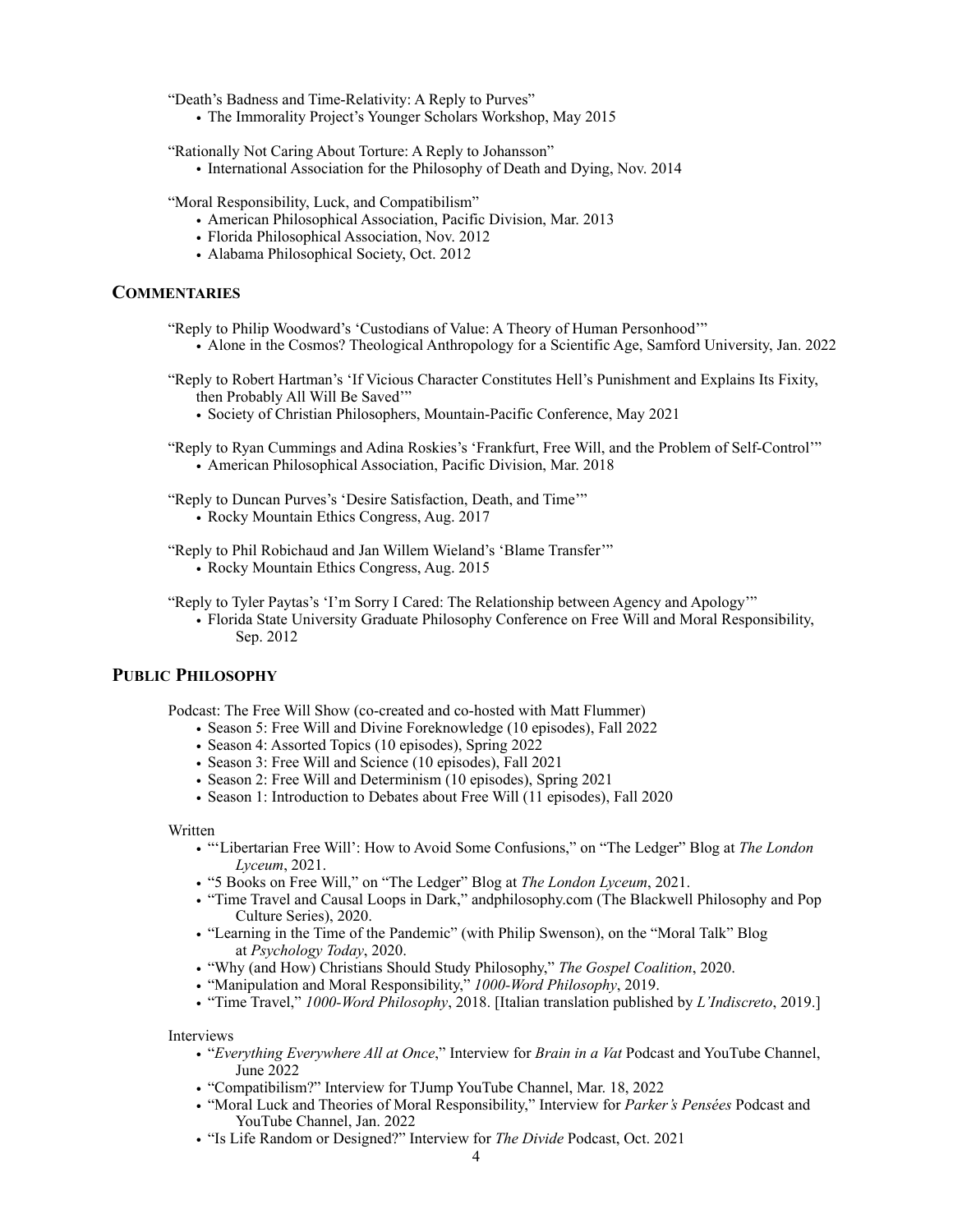- "The Philosophy of Loki" (with Matt Flummer), Interview for *Parker's Pensées* Podcast and YouTube Channel, July 2021
- "Free Will and Determinism: A Basic Introduction to Free Will," Interview for *The Analytic Christian* YouTube Channel, July 2021
- "Manipulation and Compatibilism," Interview for *The London Lyceum* Podcast, July 7, 2021
- "Divine Foreknowledge and Human Freedom" (with Sean Clements), *Majesty of Reason* YouTube Channel, May 12, 2021
- "The Philosophy of WandaVision" (with Matt Flummer), Interview for *Parker's Pensées* Podcast and YouTube Channel, Mar. 15, 2021
- "Is Time Travel Possible?" Interview for *Parker's Pensées* Podcast and YouTube Channel, Dec. 14, 2020
- "Does Timelessness Solve the Foreknowledge Paradox?" Interview for *Crash Course Apologetics*  (*The Analytic Christian*) YouTube Channel, Nov. 4, 2020
- "Did You Freely Choose to Listen to This Episode?" Interview for *Parker's Pensées* Podcast and YouTube Channel, Sep. 29, 2020
- "TENET Time Travel Explained by a Philosophy," Interview for *Parker's Pensées* Podcast and YouTube Channel, Sep. 29, 2020
- "Does God's Foreknowledge Preclude Human Free Will?" Debate with Philip Swenson for *Capturing Christianity* YouTube Channel, Sep. 8, 2020
- "Divine Foreknowledge vs. Human Freedom," Interview for *Crash Course Apologetics* (*The Analytic Christian*) YouTube Channel, July 2020

# **INTENSIVE SUMMER SCHOOLS AND WORKSHOPS**

 Popular Mechanics: Human Creativity in the Twentieth Century, Core Texts Summer Seminar, Samford University, June 2022

Adam Smith's *Theory of Moral Sentiments*, Core Texts Summer Seminar, Samford University, June 2021

 Free Will and Consciousness Summer School, Moscow Center for Consciousness Studies, Riga, Latvia, July 2016

The Immorality Project's Younger Scholars Workshop, University of California, Riverside, May 2015

# **TEACHING EXPERIENCE**

### Samford University

*Fall 2022* 

- Free Will and Predestination
- History of Philosophy: Ancient and Medieval
- Cultural Perspectives I
- Western Intellectual Tradition III

## *Spring 2022*

- Introduction to Philosophy
- Cultural Perspectives I
- Cultural Perspectives II (two sections)

## *Fall 2021*

- Philosophical Ethics ("The Good Place and Philosophy")
- Introduction to Philosophy
- Cultural Perspectives I

### *Spring 2021*

- German Idealism (independent study)
- History of Philosophy: Modern and Contemporary
- Introduction to Philosophy
- Cultural Perspectives II

## *Fall 2020*

- History of Philosophy: Ancient and Medieval (independent study)
- Introduction to Philosophy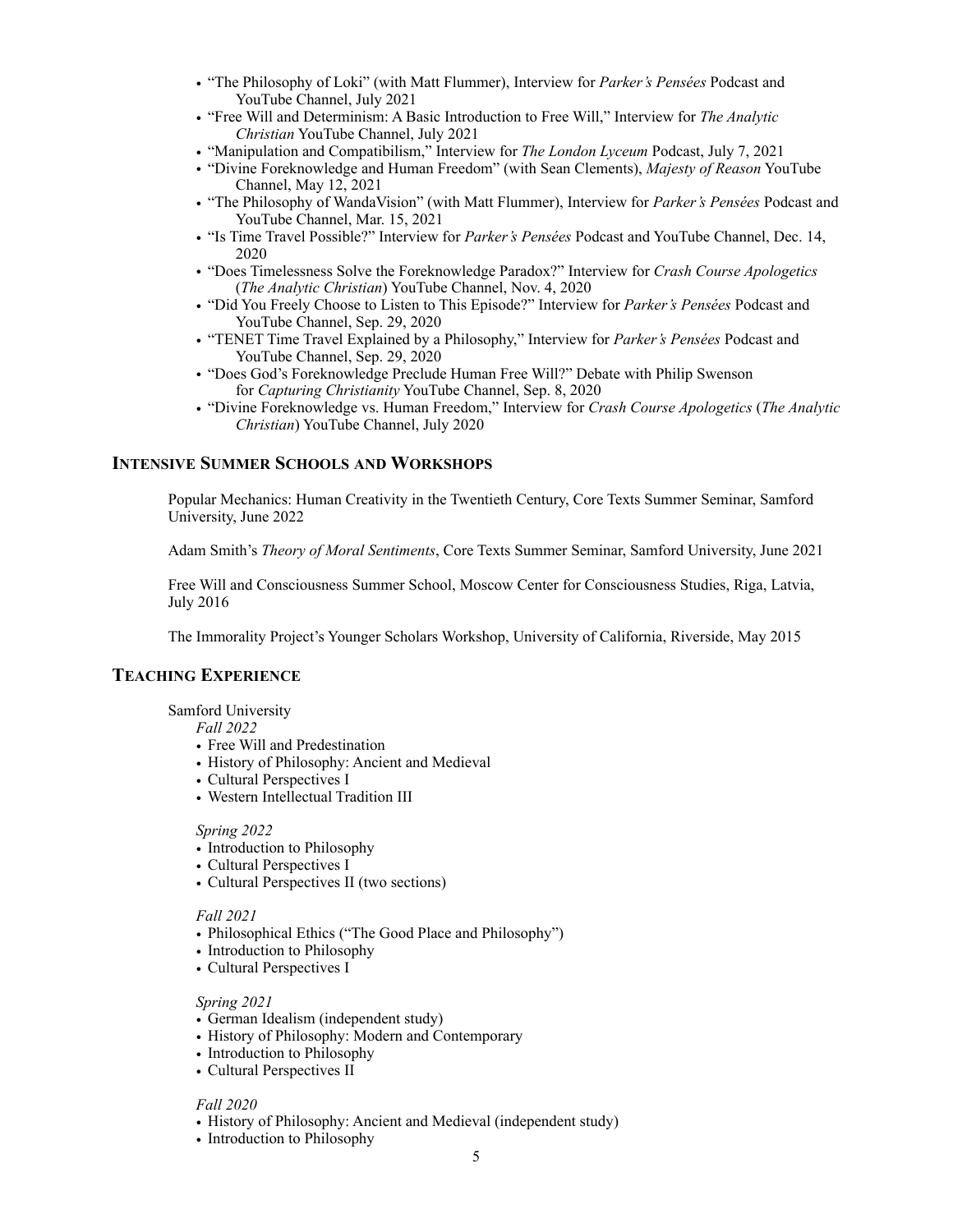• Cultural Perspectives I (two sections)

 *Spring 2020*

- Metaphysics
- Introduction to Philosophy
- Cultural Perspectives II

## *Fall 2019*

- Introduction to Philosophy
- Cultural Perspectives I (two sections)

Washington University in St. Louis

*Spring 2019*

- Biomedical Ethics
- Introduction to Environmental Ethics
- Present Moral Problems

## *Fall 2018*

- Introduction to Environmental Ethics (two sections)
- Present Moral Problems

University of California, Riverside

- *Summer 2017*
- Introduction to Logic

*Summer 2015*

• Mortal Questions

# **AWARDS AND HONORS**

Howard College of Arts and Sciences ASPIRE Grant for Summer Research (with Gracie Van Orden), 2022

Phi Kappa Phi, Samford Chapter, initiated 2021

 Course Development Grant, William E. And Wydoline H. Hull Fund for Christian Scholarship, Samford University, 2020

• Course: "Free Will and Predestination," to be offered beginning Fall 2022

Faculty Development Grant, Samford University, 2020

• Project: "Evaluating History-Sensitive Structuralism," 2021-2022

Faculty Diversity Development Grant (with Julianne Sandberg), Office of Diversity and Intercultural Initiatives, 2020

• Project: "Antiracism and Antiracist Pedagogy Reading Group," 2020-2021

 Departmental Teaching Excellence Award, Philosophy Department, University of California, Riverside, 2016-2017

 Travel Award, The John Templeton Foundation, Manipulation and Moral Responsibility in Ethics and Philosophy of Religion Conference, University of Edinburgh, July 2016

Distinguished Chancellor's Fellowship, University of California, Riverside, 2013-2014

## **PROFESSIONAL ASSOCIATIONS**

Alabama Philosophical Society

Evangelical Philosophical Society

International Association for the Philosophy of Death and Dying

Society for the Philosophy of Agency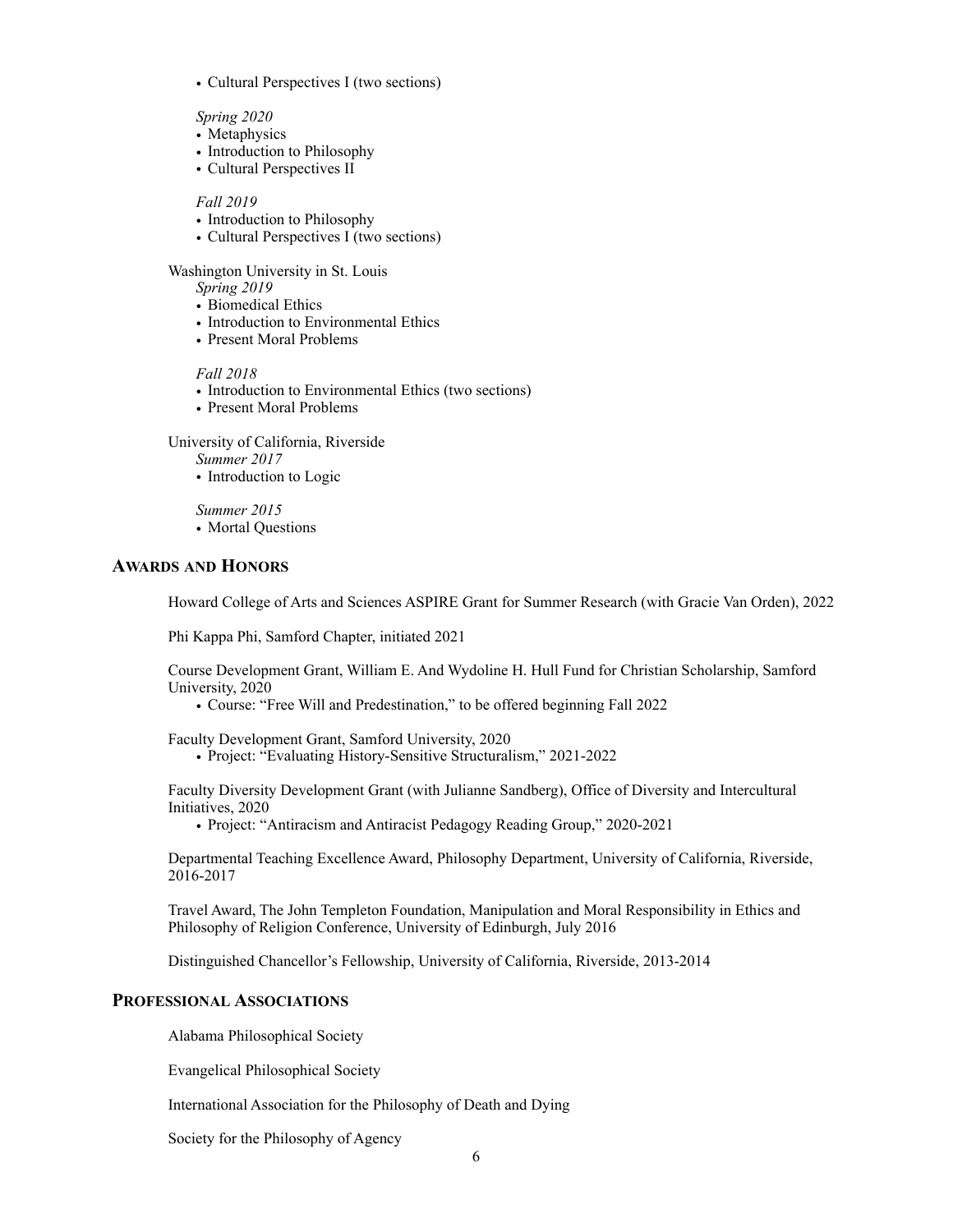Society of Christian Philosophers

## **SERVICE TO THE PROFESSION**

Book Referee

- 2022: Lexington Books (manuscript), Oxford University Press (manuscript), Palgrave (manuscript)
- 2021: Palgrave (proposal), Routledge (manuscript)
- 2020: Oxford University Press (proposal), Routledge (one manuscript; one proposal)

Journal Referee

- 2022: *Journal of Ethics*, *Philosophia*, *Philosophical Explorations*, *Philosophical Studies*, *Theoria*
- 2021: *Analysis*, *Canadian Journal of Philosophy*, *European Journal for Philosophy of Religion*, *Faith and Philosophy*, *Journal of Analytic Theology*, *Journal of Ethics* (four manuscripts), *Journal of Science Fiction and Philosophy*, *Philosophical Studies*, *Theoria*
- 2020: *Analysis*, *Australasian Journal of Philosophy*, *Erkenntnis*, *Croation Journal of Philosophy*, *Erkenntnis*, *Philosophia*, *Philosophia Christi*, *Philosophical Studies*, *Review of Metaphysics*, *Synthese, Topoi*
- 2019: *Australasian Journal of Philosophy*, *Erkenntnis*, *Journal of Ethics*, *Philosophia*, *Philosophical Quarterly*, *Philosophical Studies*, *Topoi*
- 2018: *American Philosophical Quarterly*, *Canadian Journal of Philosophy*, *Erkenntnis*, *Journal of the American Philosophical Association*, *Journal of Ethics*, *Philosophical Quarterly*, *Philosophical Studies*, *Synthese*
- 2017: *Australasian Journal of Philosophy*, *Dialectica*, *Ergo*, *Journal of Analytic Theology*, *Journal of Science Fiction and Philosophy*, *Philosophical Papers*, *Review of Philosophy and Psychology*
- 2016: *Dialectica*, *Dialogue*, *Erkenntnis*, *Ratio*, *Synthese*
- 2015: *Erkenntnis*, *Philosophia*

Editor, PhilPapers.org's "Topics in Free Will" Category, 2018-present

Alabama High School Ethics Bowl Judge, Jan. 2022

Director of Social Media, International Association for the Philosophy of Death and Dying, 2019-2020

 Conference Referee, Second Annual UCR Graduate Student Philosophy Conference, 2018; Inaugural UCR Graduate Student Philosophy Conference, 2017; Florida State University Graduate Philosophy Conference on Free Will and Moral Responsibility, 2012

Conference Session Chair, The Association for Core Texts and Courses Annual Conference, Apr. 2021; Washington University Workshop in Ethics, Oct. 2018; Rocky Mountain Ethics Congress, Aug. 2017; UCR Graduate Student Philosophy Conference, June 2017; Society of Christian Philosophers, Pacific Regional Meeting, Apr. 2017; Manipulation and Moral Responsibility in Ethics and Philosophy of Religion Conference, University of Edinburgh, July 2016; American Philosophical Association, Pacific Division, Apr. 2014

 Conference Co-Organizer, Second Annual UCR Graduate Student Philosophy Conference, 2018; Inaugural UCR Graduate Student Philosophy Conference, 2017

Workshop Coordinator, Agency Workshop, University of California, Riverside, 2015-2017

High School Ethics Bowl Judge, Cal Poly Pomona, Jan. 2016

 Chair, Program Committee, Florida State University Graduate Philosophy Conference on Free Will and Moral Responsibility, Sep. 2012

## **SERVICE TO THE UNIVERSITY**

Samford University

- University Curriculum Committee Member, Fall 2021-Spring 2024
- University Fellows Interviewer, Feb. 12, 2022
- Hiring Committee Member, Classics/Philosophy Position, 2021-2022
- Hiring Committee Member, Nursing Position, 2021